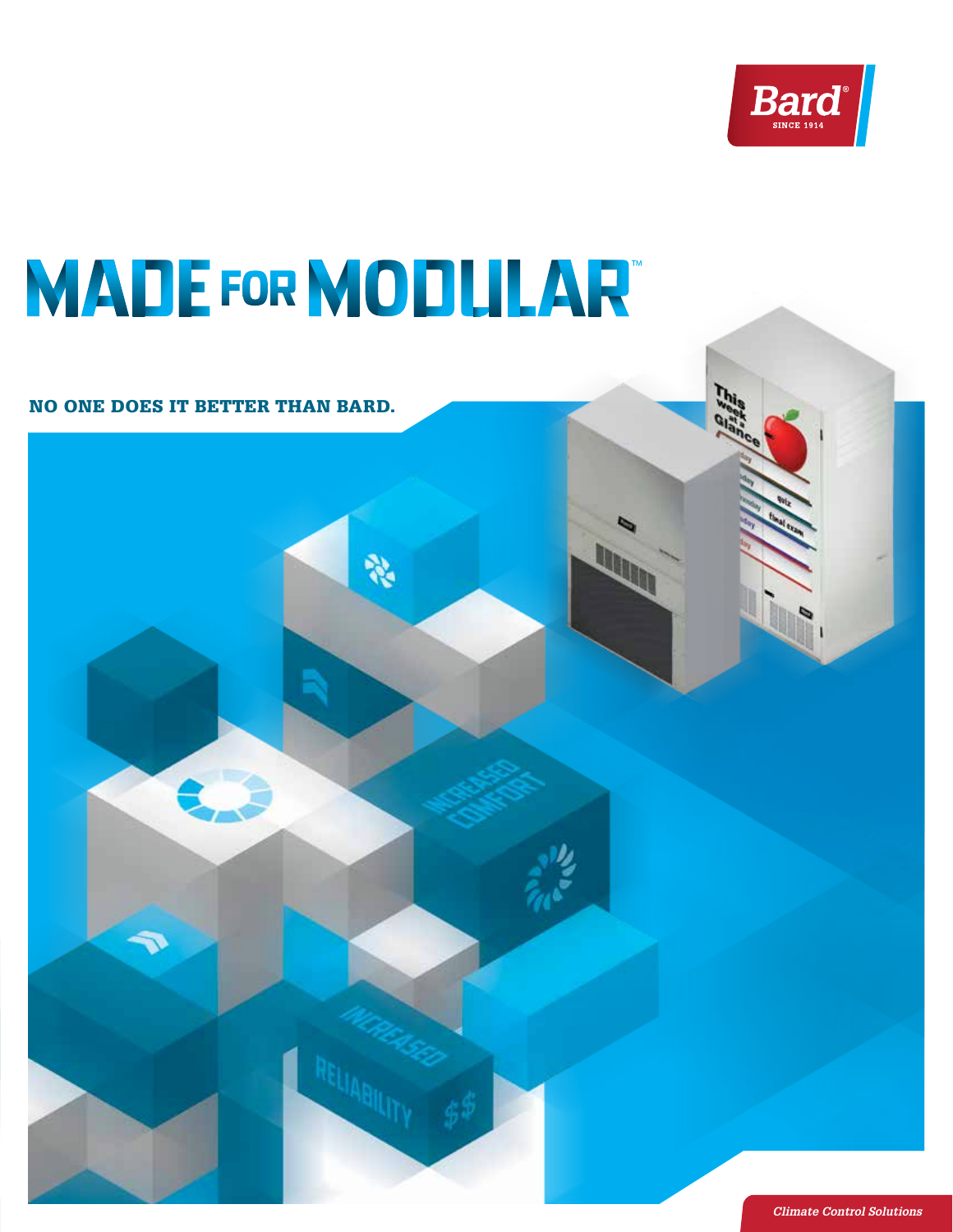## 愁 FRESH AIR / VENTILATION

Fresh air is vital to IAC. But, it's not just as easy as opening a window, which brings in cold or hot air and humidity. When working with schools, fresh air ventilation becomes even more important as federal regulations must be met. But for modular buildings of all types, ventilation creates a more comfortable environment, allowing for positive pressurization of space, eliminating stale air by pre-cooling air in the summer and pre-heating air in the winter. Bard wallmount units make it possible to bring in fresh air without turning on the compressor, making ventilation more efficient and effective.

Bard offers damper assemblies and economizers, plus two types of ventilators, commercial room (CRV) and energy recovery ventilators (ERV). CRVs are available factory or field installed, provide up to 50% of total rated air flow and have built-in exhaust capabilities. Bard's ERV ventilators meet ASHRAE school ventilation requirements of 15 CFM per student. They're also available factory or field installed and have the advantage of conditioning and ventilation in one cabinet.

#### VENTILATION OPTIONS

Barometric Fresh Air Damper Assembly Motorized Fresh Air Damper Assembly Economizer Commercial Room Ventilator Spring Return • Power Return • Energy Recovery Ventilator Synchronized Intake/Exhaust • Independent Intake/Exhaust •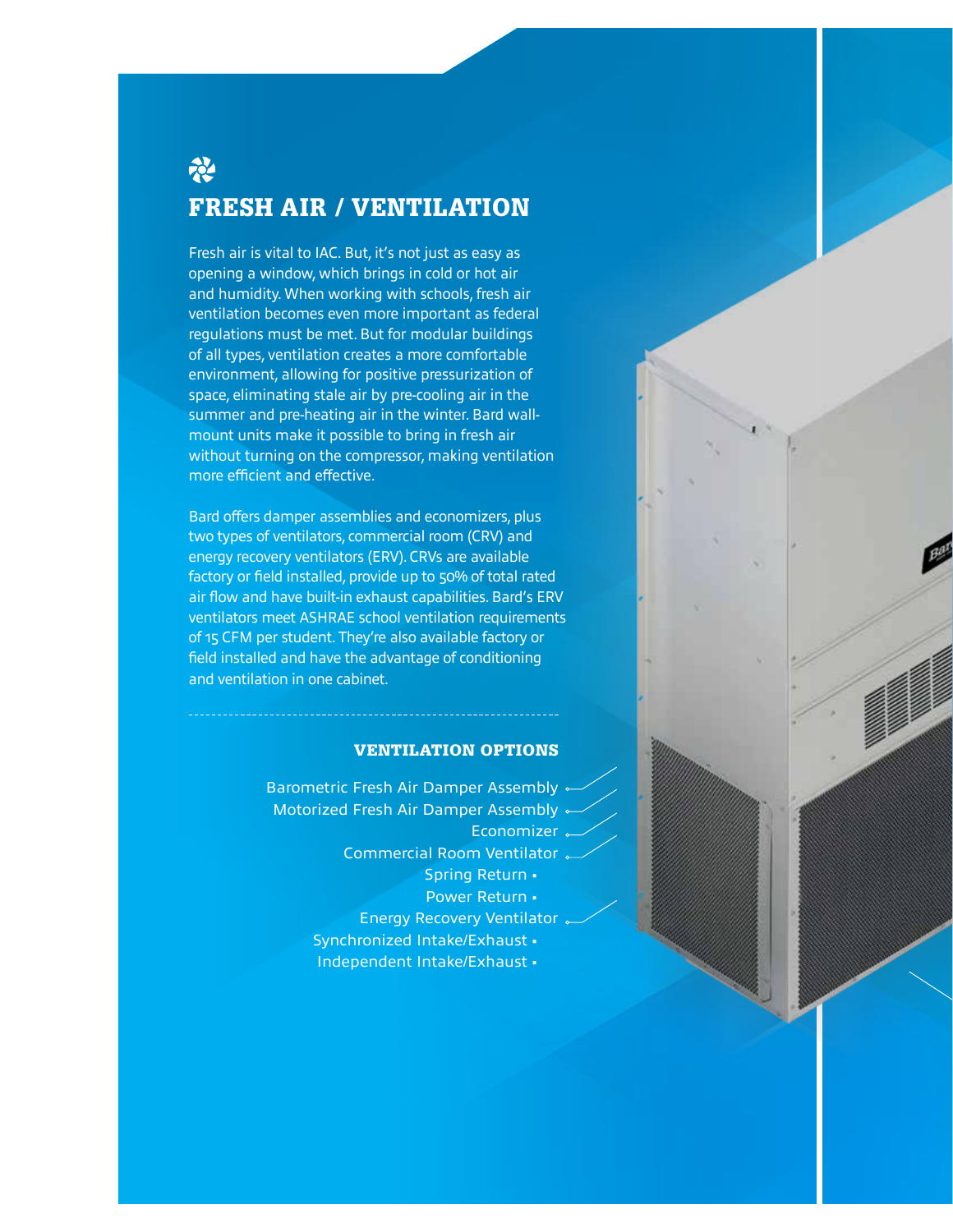### **A HUMIDITY CONTROL**

While cooling is always the top priority, humidity control has a major impact on IAC. Optional dehumidification equipment offers a range of benefits to modular buildings, including protection from moisture issues such as mold and mildew and helping to maintain a fresh, new look and feel to modular buildings of any size.

Bard's active dehumidification control option uses an electronic humidistat that senses high humidity and energizes methods to reduce it in the space. Proper equipment sizing is critical. It reduces short cycling, equipment cost and electrical requirements, while increasing efficiency and comfort.

#### HUMIDITY CONTROL OPTIONS

- Active Dehumidification Circuits (available on selected models) Provides a unique dehumidification circuit for periods of low outdoor ambient temperature and high indoor humidity conditions. These Bard units can dehumidify without dropping the room temperature, something most other AC units can't do.
- Independent heat exchanger coil in supply air stream
- Dehumidification valve redirects hot refrigerant gas to reheat coil during dehumidification signal from humidity controller
- Independent humidistat
- Energy recovery ventilator

### **(IC SOUND REDUCTION**

Regardless of what type or use of a modular building, sound is a major contributor to comfort. Bard wall-mounts are already surprisingly quiet, especially our Quiet Climate™ products, our I-TEC and our Q-TEC interior models. But, you can significantly reduce HVAC operational sound through a number of optional upgrades to any of our units.

By adding optional Isolation and Sound Curbs, you cut down on sound created by vibrations and energy transfer through walls and return air openings. They're compatible with all Bard wall-mount units and come with multiple color options to blend seamlessly with our units.

#### SOUND REDUCTION OPTIONS

- Isolation Curbs
- Sound Curbs
- Acoustical Curbs
- Acoustical Accessories
	- Supply Air Plenum
	- Return Air Plenum
- WISP series sound plenum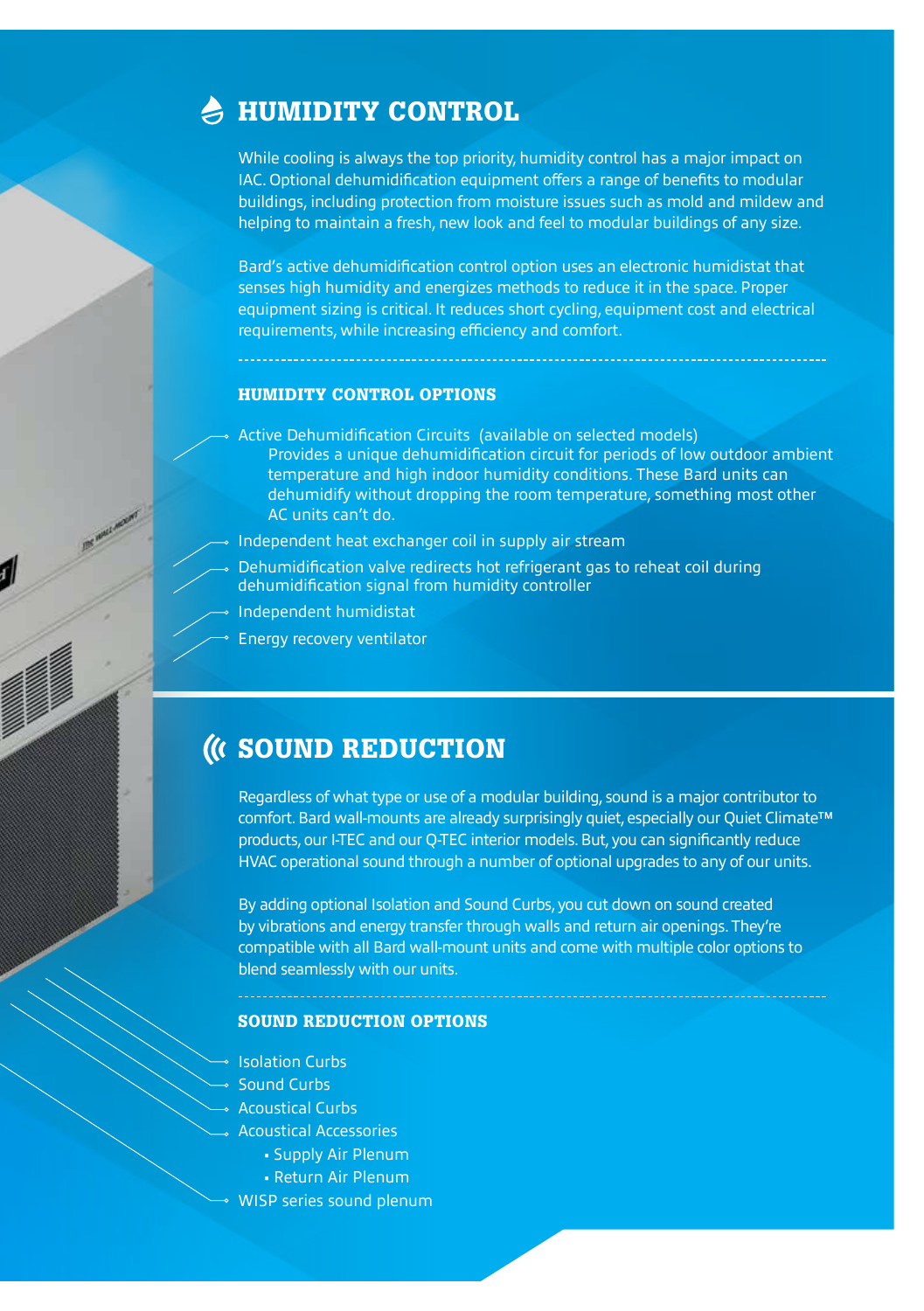

SDUND REDUCTION

Modern modular buildings are a far cry from outdated images of uncomfortable metal boxes. Today it's all about style, innovation and efficiency. However, regardless of how great a building looks, it doesn't mean a thing if it's not comfortable. That's why more and more owners and designers from construction companies to school systems demand greater comfort. That's exactly what Bard delivers.

## *INDOOR AIR COMFORT*

Much like the modular industry itself, Bard has evolved. Our units do so much more than simply heat or cool a space. We have a long list of available options that create a much more pleasant environment through Indoor Air Comfort (IAC), one of the top considerations in overall tenant satisfaction.

Bard's base level wall-mount units can be optimized with optional features to create the highest level of IAC by focusing on three main areas – humidity control, fresh air and sound reduction.

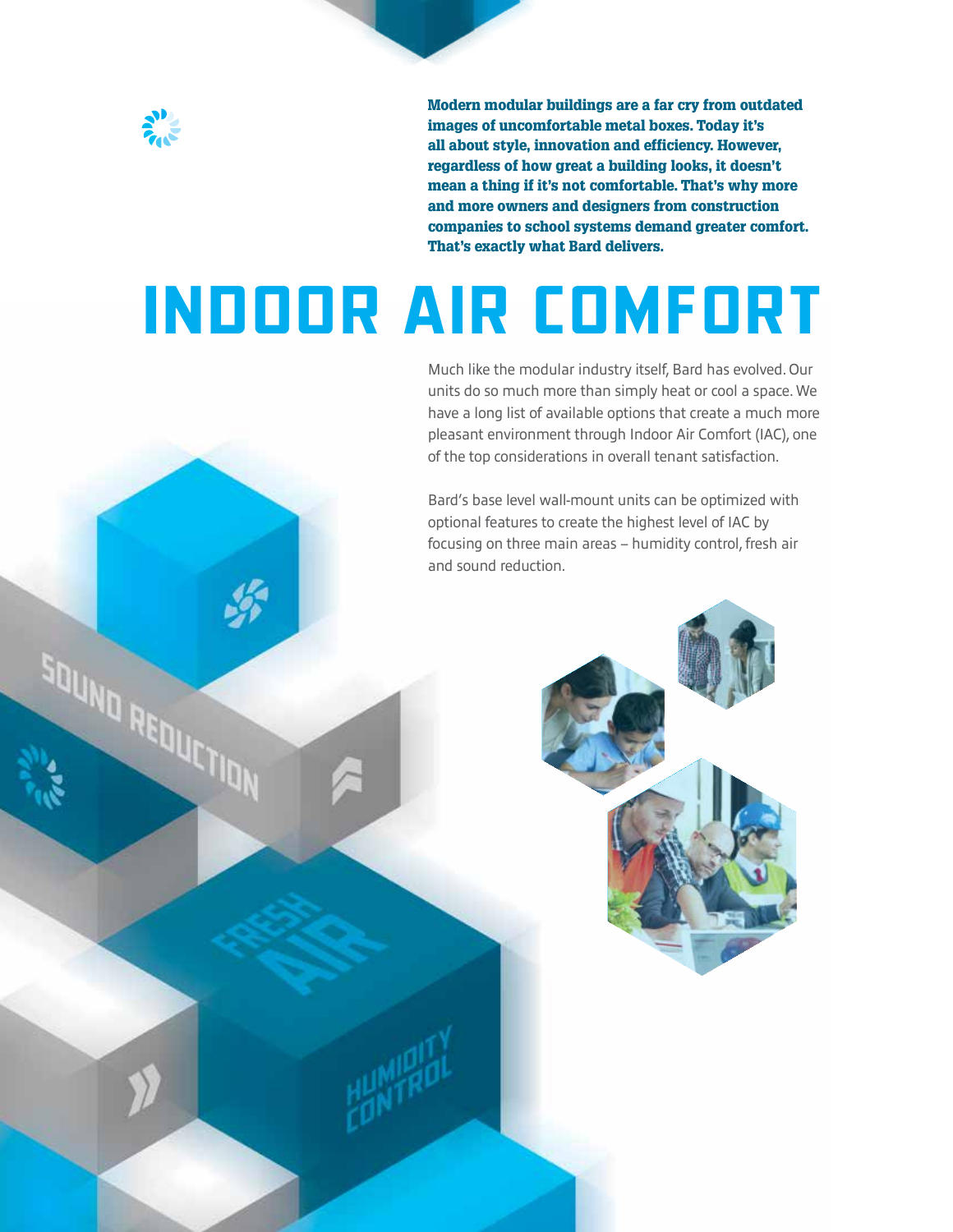## **MADE FOR MODLILAR**

The name Bard is practically synonymous with modular. Our wall-mount units are specifically designed for modular buildings, providing exceptional Indoor Air Comfort combined with a rugged dependability and easy serviceability no one else can match. That's why for more than 50 years, Bard has been the preferred choice for modular buildings of all types. And you have our promise that we'll continue to offer new and innovative technology to keep up with the evolving modular industry. Because at Bard, our units are made for modular.



### *BARD DOES IT BETTER*

With unmatched durability, flexibility and reliability, Bard's full line of wall-mount HVAC units not only beat our competitors' wall-mount units, but they're a better solution than both rooftop units and mini-split systems. Both of which are designed for permanent structures and not meant to be transported once installed.

### **PEDURABILITY**

Modular buildings are made tough and made to last. That's how Bard makes our wall-mount units, too. Our exterior units are designed to withstand harsh weather conditions, standing up to extreme temperatures and moisture. We begin with strong, galvanized 20 gauge zinc-coated steel cabinet that is cleaned, rinsed, sealed and dried before a polyurethane primer is applied. Each unit is then finished with a baked-on textured enamel, making each of our exterior wall-mount units capable of withstanding 1000 hours of salt spray tests.

Bard wall-mounts are designed and manufactured to withstand the rigors of relocation that is necessary with modular buildings. Whether traveling from the modular manufacturing site to initial location, or between locations, our units have been extensively shake tested to ensure that everything remains fully operational and right where it is meant to be. Traditional rooftop units, on the other hand, are not designed to be moved from their original installation. Mini-split systems are also designed for permanent structures and tend to leak if jostled around in transit.

### **FLEXIBILITY**

The beauty of modular buildings is their flexibility. They can be used in almost any setting, and then transported to another location. Bard's wall-mounts are just as flexible and have the durability to make the trip, too. Bard units beat the built-in constraints of mini-split or rooftop HVAC systems with the choice of interior or exterior wall-mounts that come with a range of available options to better control humidity, fresh air intake and sound.

### RELIABILITY & SERVICEABILITY

A big part of Bard's success in the modular industry comes down to reliability. Modular manufacturers and end users need HVAC systems that they can count on to work – time and time again. That's Bard. An ingenious simplified design results in stable and reliable service. It also helps with maintenance and service – another big plus for modular buildings. Bard is also famous for the outstanding local support and service our modular distributors provide – something you don't get with most HVAC manufacturers.

Bard units rarely need serviced, but when they do it can usually be performed by existing staff – so there's no need to call costly specialized HVAC professionals. Service is also performed from outside the building, rather than disturbing or displacing tenants. The same can't be said for rooftop or mini-split systems. But, if there ever is a problem with one of our tough, reliable units, there's no reason to worry – Bard has you covered with generous warranties.